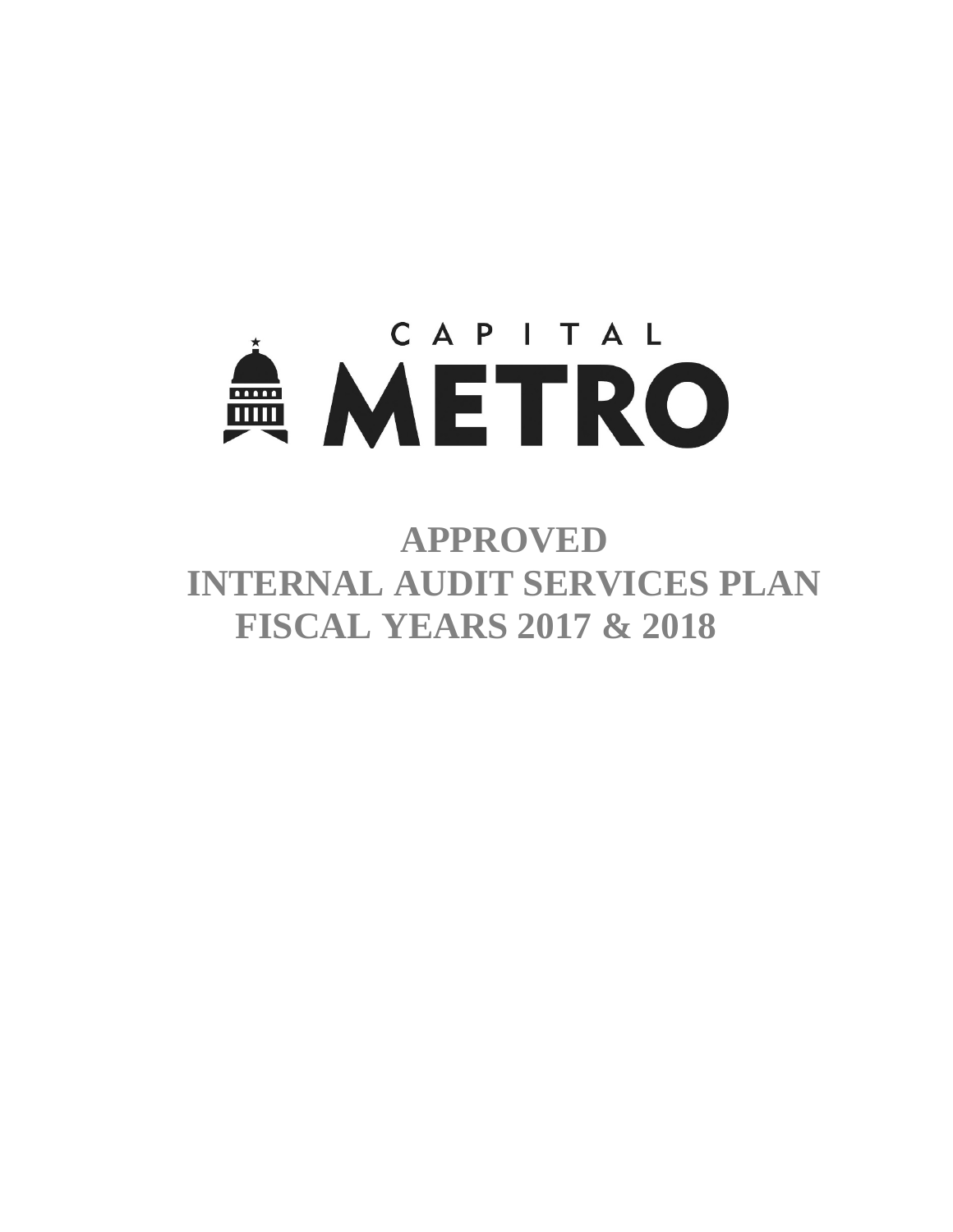# **鱼 METRO**

# **MEMORANDUM**

| To:      | Terry Mitchell, Chair, Finance, Audit & Administrative (FAA) Committee |
|----------|------------------------------------------------------------------------|
|          | Wade Cooper, Member, FAA Committee                                     |
|          | Juli Word, Member, FAA Committee                                       |
|          | Sabino Renteria, Member, FAA Committee                                 |
| CC:      | Linda Watson, President/CEO                                            |
| From:    | Caroline Beyer, CPA, CISA, CRMA<br>VP, Internal Audit                  |
| Date:    | October 14, 2016                                                       |
| Subject: | FY2017 - FY2018 Internal Audit Services Plan                           |

# Purpose

The Capital Metro Internal Audit Services Plan (the Plan) summarizes the planning methodology and the audits and projects that Internal Audit recommends performing during the next two fiscal years, FY2017 and FY2018.

# Internal Audit Services Plan Development & Updates

The Institute of Internal Auditor's (IIA) *International Standards for the Professional Practice of Internal Auditing* require that risk-based plans be developed to determine the priorities of the internal audit activity, consistent with the organization's goals.

Projects in the proposed Internal Audit Services Plan are selected by performing an organizational risk assessment. (See Figure 1.) As part of this assessment, Internal Audit conducted management interviews to understand their views of the risk environment as well as obtained input from the Authority's external financial auditor. In addition, internal audit reviewed prior external consulting and audit reports, operating and capital budgets, organizational charts, and the Strategic Plan to help ensure other potential risk and opportunity areas were identified and proposed projects are aligned to address strategic risks of the Authority.

National Institute of Standards and Technology (NIST) Guidance and the *Control Objectives for Information and related Technology* (COBIT®) Framework were also used to identify potential technology risks and audits.[1](#page-1-0) The factors used to evaluate risks and opportunities for the Capital Metro audit universe are consistent with those used to develop previous plans. They are listed in Appendix A.

<span id="page-1-0"></span><sup>&</sup>lt;sup>1</sup> The COBIT control model, organizes IT activities into a generally accepted process model. For further information see: <http://www.isaca.org/Knowledge-Center/cobit/Pages/Overview.aspx>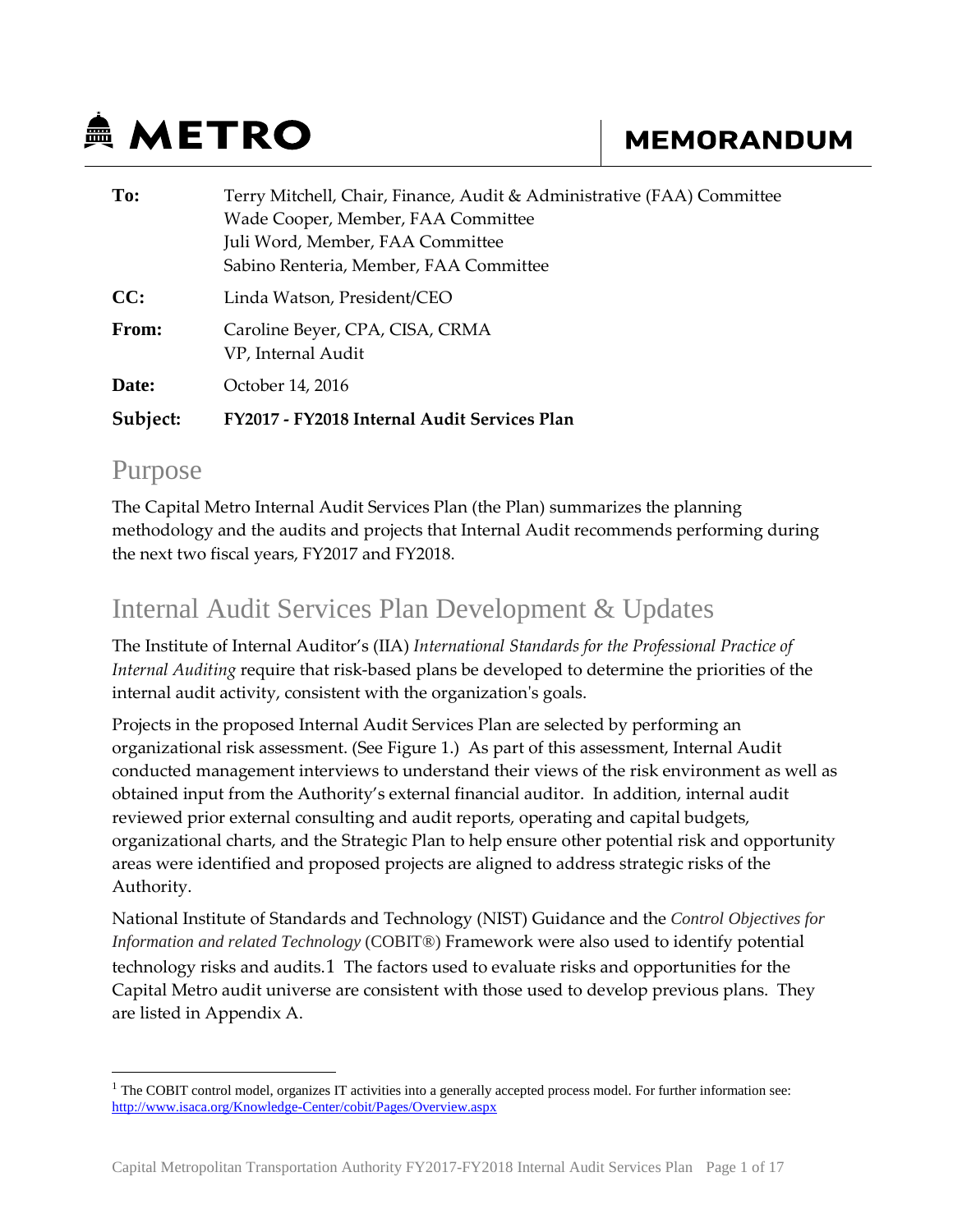

Figure 1 – Development of the Original Internal Audit Services Plan

The Plan reflects identified risks at a point in time. Future changes in environmental factors and actions by personnel may significantly impact these risks in ways that the Plan cannot anticipate. Given this, professional standards require that the Chief Audit Executive (CAE) review and adjust the Plan, as necessary, in response to changes in the organization's business, risks, operations, programs, systems, and controls.

The Plan is reviewed at least annually, and updated if needed. In accordance with the approved *Capital Metro Internal Audit Charter*[2](#page-2-0), "Proposed plan revisions will be presented to the FAA Committee. The Committee has the authority to approve plan modifications. The intent is to provide flexibility to ensure that the most significant risks/opportunities can be addressed in a timely fashion."

<span id="page-2-0"></span> <sup>2</sup> See Appendix C.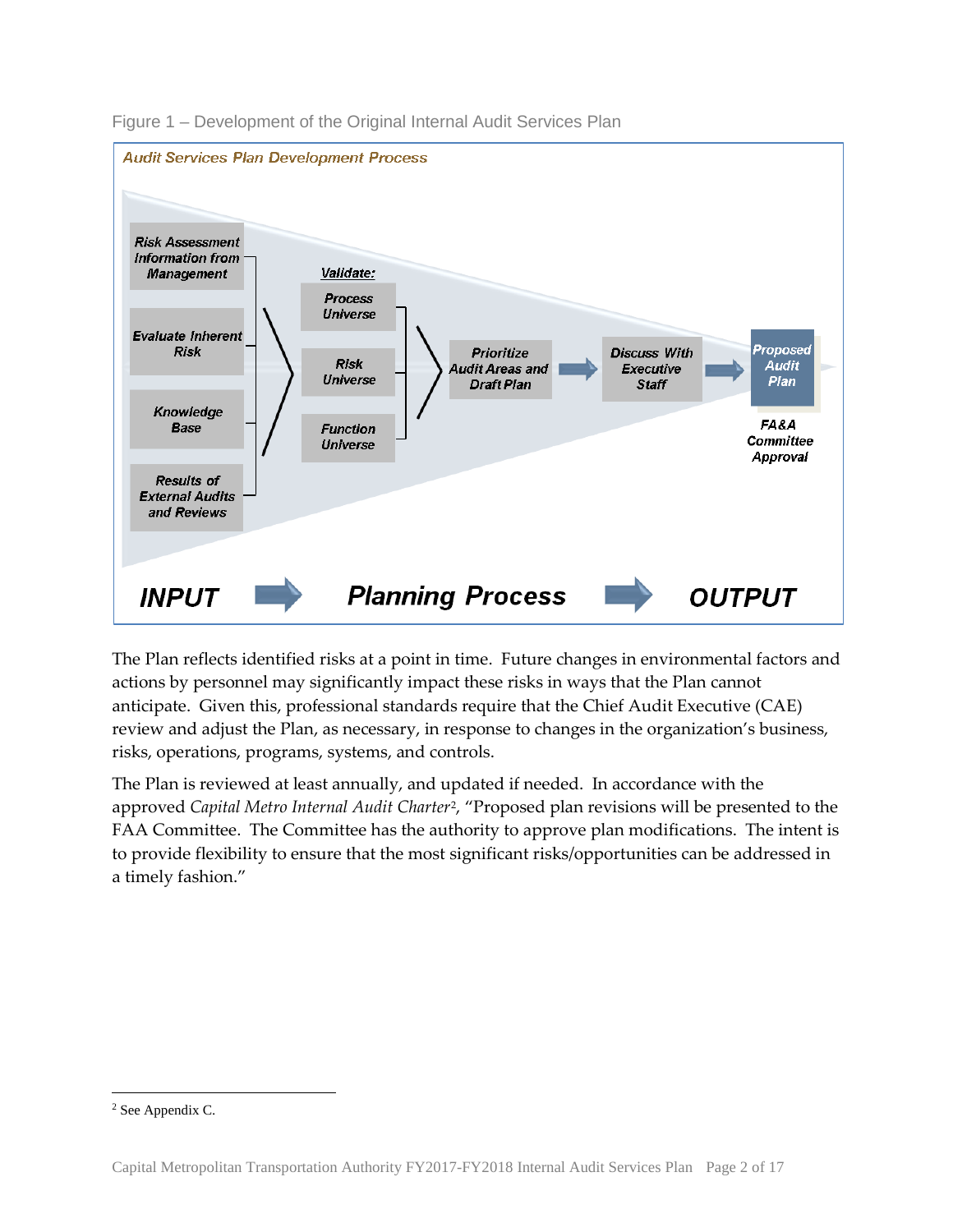# Internal Audit Resources / Acceptable Level of Risk

It is the governing board's responsibility to conclude whether internal audit resources are adequate to address the most significant identified risks. Ultimately, Internal Audit is limited in scope by finite audit resources and cannot address every known risk area each year. However, we believe that the proposed Plan allocates available resources to the most important priorities and risks of the agency while allowing flexibility to address other risk areas that may become known during the year.

Internal Audit's FY2017 operating budget (\$414,469) is .15% of the Authority's total proposed FY2017 operating budget.[3](#page-3-0) This budget continues to fund the same staffing level as in previous years - three full time professional positions. It also includes funding for external consulting resources to supplement staff on more specialized reviews.

The proposed FY2017-FY2018 Internal Audit Services Plan is shown on pages 4-10. The Plan proposes an efficient and effective allocation of limited audit resources and strategic outsourcing for external expertise. The estimated number of required hours for the FY2017 and FY2018 projects are summarized in the table on page 10. Please note the estimated resources needed to complete all listed project exceeds the available resources (by approximately 1,980 hours or 3-4 audit projects.) This is intentional. As risks change, additional projects provide flexibility to substitute projects and allow for various contingencies including deferral, cancellation, and carryover projects into the subsequent year.

Internal Audit welcomes the FAA Committee's comments and input.

# Professional Requirements & Auditor Independence

The Internal Audit Department conducts our audits in conformance with Generally Accepted Government Auditing Standards promulgated by the Comptroller General of the United States and the IIA's International Standards for the Professional Practice of Internal Auditing and Code of Ethics. These standards require that we be independent from any entity or person that we audit or may audit and be objective when conducting such audits. Furthermore, IIA Standard 1110 requires that the CAE confirm to the board, at least annually, the organizational independence of the internal audit activity. Capital Metro Internal Audit is organizationally independent of management and, as such, remains objective when conducting audits.

 $\overline{a}$ 

<span id="page-3-0"></span><sup>3</sup> In FY2016, the Internal Audit Department budget was .14% of the Authority's total operating budget, an immaterial difference.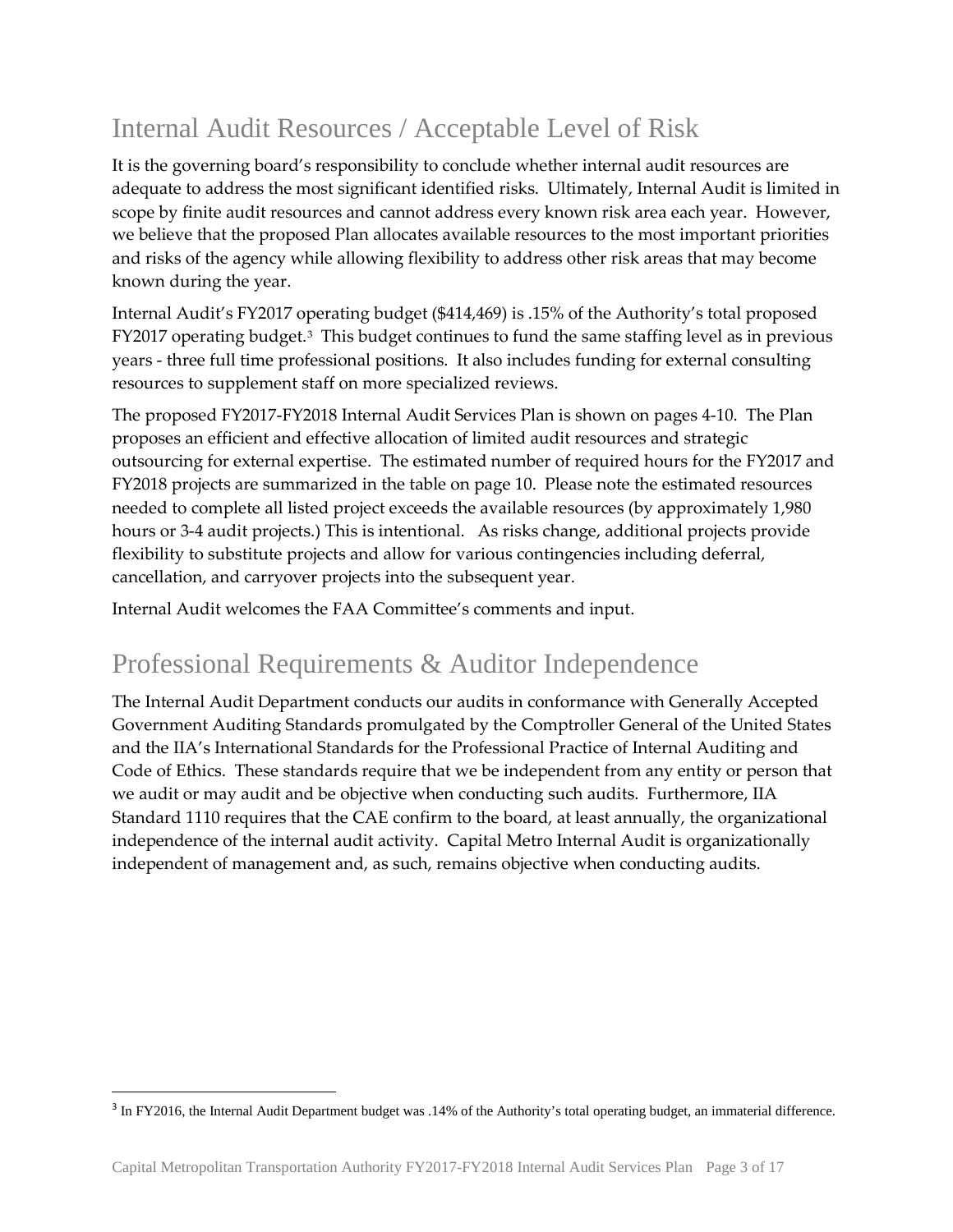# **ASSURANCE SERVICES**

| <b>Risk Area</b> | <b>Proposed Project</b>                                    | <b>Potential</b>                                                                                                                                                                                                                                                                   | <b>Background / Rationale</b>                                                                                                                                                                                                                                                                                                                                                                                                                                                                  |     | ем. пошу<br>FY2017 FY2018 |
|------------------|------------------------------------------------------------|------------------------------------------------------------------------------------------------------------------------------------------------------------------------------------------------------------------------------------------------------------------------------------|------------------------------------------------------------------------------------------------------------------------------------------------------------------------------------------------------------------------------------------------------------------------------------------------------------------------------------------------------------------------------------------------------------------------------------------------------------------------------------------------|-----|---------------------------|
| Financial        | <b>Accounts Payable /</b><br><b>Disbursements Cycle</b>    | <b>Objectives / Focus</b><br>Review the internal controls<br>over the "procure to pay"<br>business cycle.                                                                                                                                                                          | * Supports Strategic Objective 4.1: Strengthen the financial systems of<br>the agency: Strengthen the current financial conditions and put the<br>appropriate systems and controls in place that improve the financial<br>health of the organization.<br>* Financial controls and processes have been modified since the<br>implementation of the Dynamics AX financial system.                                                                                                                | 600 |                           |
| Financial        | <b>Billing / Accounts Receivable</b>                       | Assess the design and<br>effectiveness of internal<br>controls in place over the<br><b>Accounts Receivable</b><br>function and to assess<br>compliance with relevant<br>laws, rules and Capital<br>Metro policies and<br>procedures.                                               | * Supports Strategic Objective 4.1: Strengthen the financial systems of<br>the agency: Strengthen the current financial conditions and put the<br>appropriate systems and controls in place that improve the financial<br>health of the organization.<br>* Financial controls and processes have been modified since the<br>implementation of the Dynamics AX financial system.<br>* New Finance staff have been assigned receivable processing duties.                                        |     | 500                       |
| Financial        | <b>Employee Expense</b><br><b>Reimbursements</b>           | Evaluate whether employee<br>reimbursed expenses are<br>appropriately controlled and<br>consistent with approved<br>policies, laws and<br>regulations. Determine if<br>internal controls to prevent<br>or detect material errors and<br>irregularities are working<br>effectively. | * Supports Strategic Objective 4.1: Strengthen the financial systems of<br>the agency: Strengthen the current financial conditions and put the<br>appropriate systems and controls in place that improve the financial<br>health of the organization<br>* New travel expense module of AX system expected to be<br>implemented in February 2017.<br>* Employee expense reimbursement is an area susceptible to fraud<br>and/or abuse (travel, training, tuition, cell phone, etc.)             |     | 400                       |
| Financial        | <b>Capital Project Planning &amp;</b><br><b>Management</b> | Review the procedures and<br>controls to prioritize and<br>select capital projects.<br>Review adequacy of capital<br>project monitoring and<br>close-out. Is timely,<br>actionable information<br>provided to management?                                                          | * The FY2017 proposed capital budget is \$158,541,000; FY2018's is<br>\$87,380,000. The selection of capital projects impacts service delivery<br>and future operational costs.<br>* The last (March 2010) internal audit of capital budgeting<br>recommended that a Board approved policy capital budgeting be<br>developed. As a result, the Board approved Capital Improvement<br>Program Policy (FIN-220-15) in March 2011 which provides the<br>governance framework for the CIP program. | 700 |                           |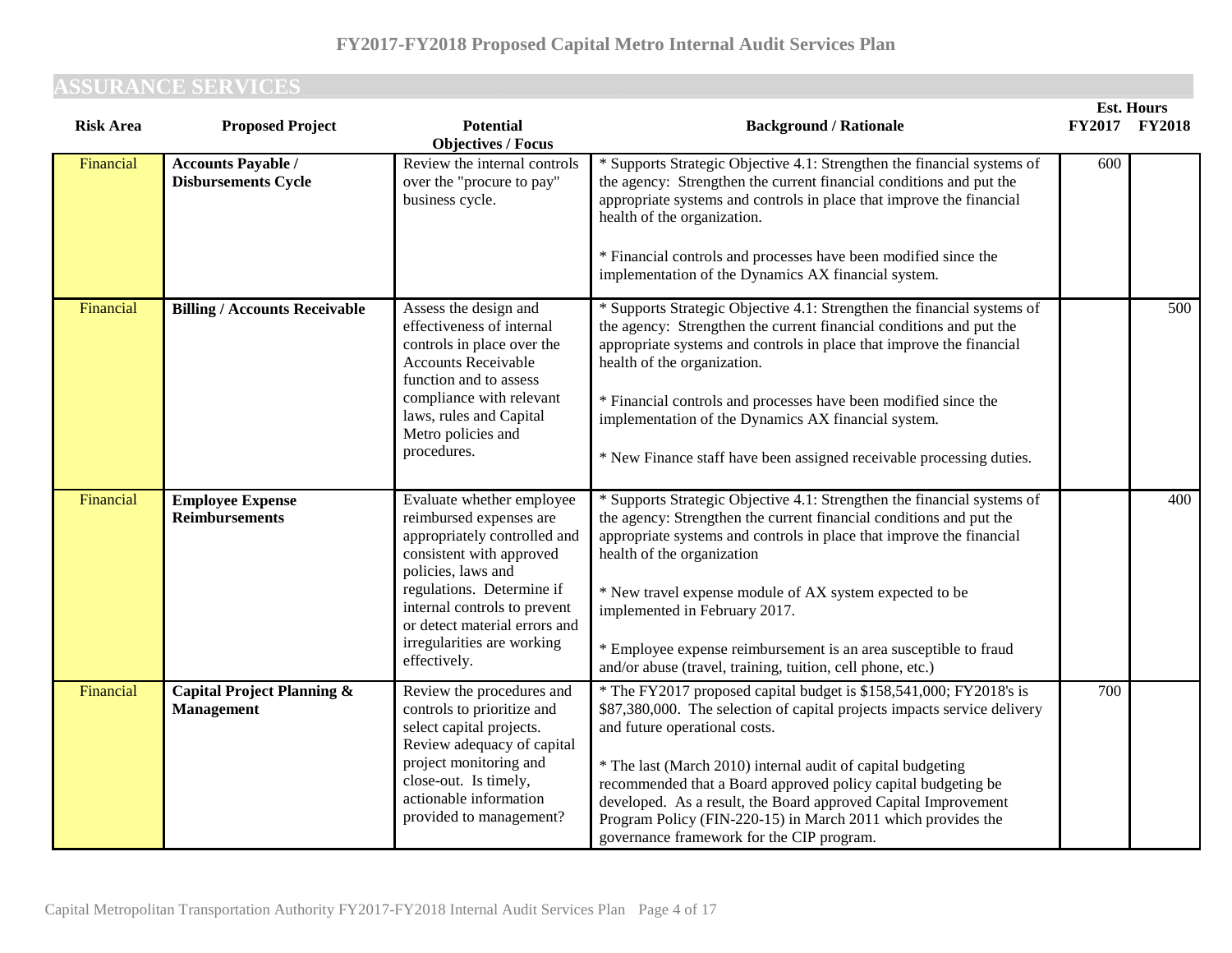| <b>Operations</b> | <b>Utilities Management -</b><br><b>CARRY FORWARD FY2016</b>                                                                                                                                                                                                                          | Determine whether adequate<br>controls were in place for<br>the Authority to process its<br>utility payments and to<br>monitor its utility expenses.                                                                                                   | * Supports Strategic Objective 4.1: Strengthen the current financial<br>conditions and put the appropriate systems and controls in place that<br>improve financial oversight and monitoring.<br>* Estimated utilities operating expense for FY17, per the proposed<br>budget, is \$3,071,216. Last reviewed in FY2009 audit (prior to<br>implementation of currents utilities management & tracking system.)                                                                                                                                             |     | 450 |
|-------------------|---------------------------------------------------------------------------------------------------------------------------------------------------------------------------------------------------------------------------------------------------------------------------------------|--------------------------------------------------------------------------------------------------------------------------------------------------------------------------------------------------------------------------------------------------------|----------------------------------------------------------------------------------------------------------------------------------------------------------------------------------------------------------------------------------------------------------------------------------------------------------------------------------------------------------------------------------------------------------------------------------------------------------------------------------------------------------------------------------------------------------|-----|-----|
| <b>Operations</b> | <b>Commuter Rail Operations</b><br><b>Contract Management &amp;</b><br>Oversight                                                                                                                                                                                                      | Assess program for<br>monitoring and overseeing<br>commuter rail contractor<br>operations and performance.                                                                                                                                             | * Supports Strategic Objective 4.3: Strengthen agency/business<br>partnerships: Ensure clear contractual agreements that are fair,<br>measurable, and mutually enforceable. Provide opportunities for<br>effective communication between agency and partners.<br>* \$18,246,796 budgeted for contracted commuter rail services in<br>FY2017.<br>* A new contract management plan and contract project manager are in<br>place.                                                                                                                           |     | 500 |
| <b>Operations</b> | <b>Commuter Rail - DMU vehicle</b><br>maintenance program -<br><b>CARRYFORWARD FY2016</b><br><b>PLACEHOLDER - DMU</b><br>maintenance audit has been "on<br>hold." Maintenance practices are<br>currently being reviewed as part<br>of the statutorily required<br>Quadrennial Review. | Evaluate whether<br>contractors are performing<br>required maintenance of<br>Authority owned vehicles<br>timely and in accordance<br>with contractual<br>requirements. Assess the<br>Authority's oversight of<br>contractor maintenance<br>activities. | * Supports Strategic Objective 4.3: Strengthen agency-business<br>partnerships. Ensure clear contractual agreements that are fair,<br>measurable, and mutually enforceable. Provide opportunities for<br>effective communication between agency and partners.<br>* Maintenance is the only area where contractors can "cut corners" and<br>not have it become immediately obvious. Audits serve as "preventative<br>control" to promote contract compliance.                                                                                             | 450 |     |
| <b>Operations</b> | <b>Customer Service - Call Center</b><br><b>Operations &amp; Complaints</b>                                                                                                                                                                                                           | <b>Evaluate Call Center</b><br>customer support function<br>to determine if it is<br>operating efficiently and<br>effectively.                                                                                                                         | * Supports Strategic Goal 1.4: Deliver a customer-friendly experience<br>through our people and systems: Ensure that each customer interaction<br>is helpful and courteous and provide tools and information that allow all<br>customers to easily access our services.<br>* In FY2016, a new automated phone system, customer comments<br>system were implemented. In addition, customers can now interact in<br>multiple ways with Capital Metro, increasing the level of knowledge<br>and complexity associated with providing good customer service. | 600 |     |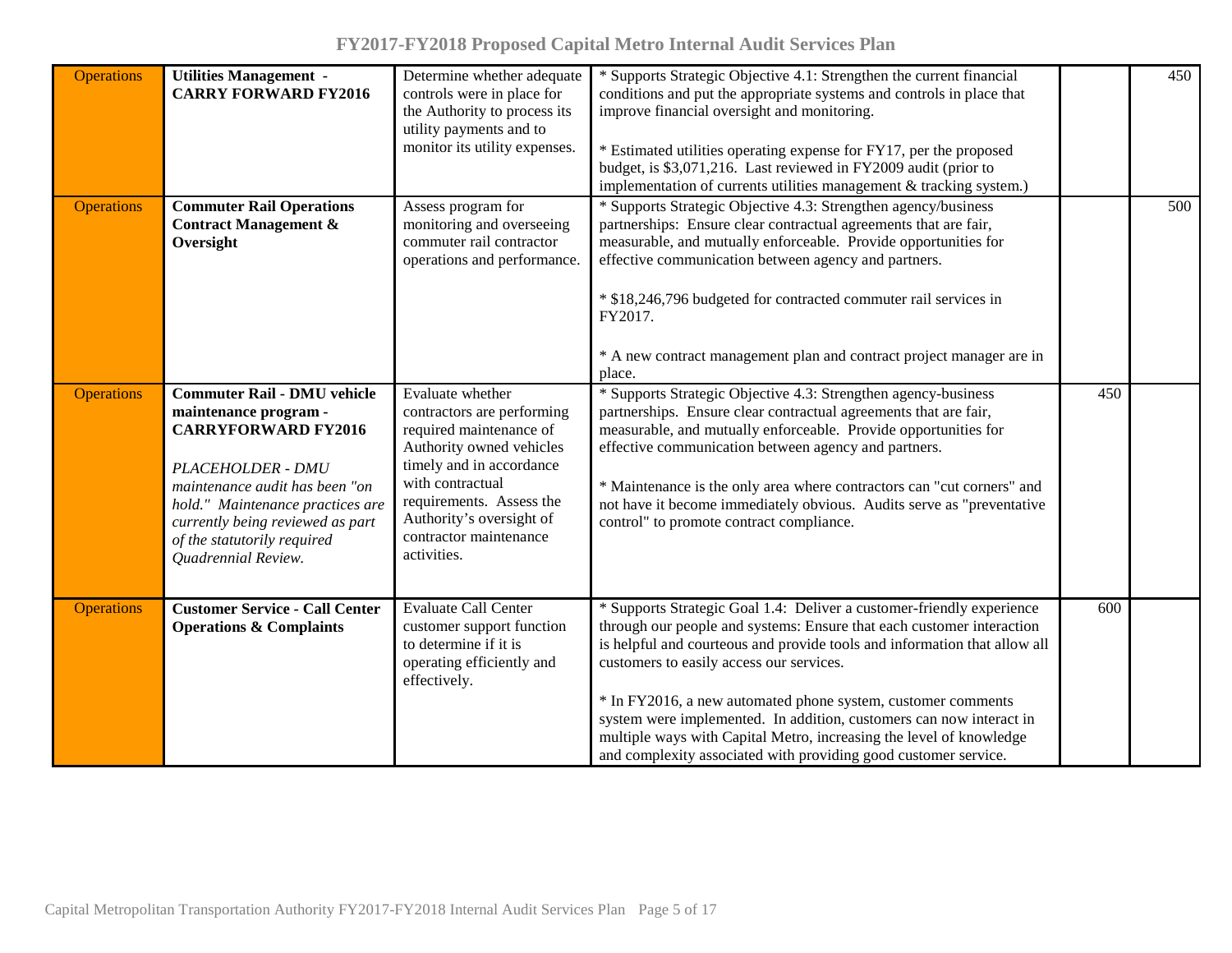| FY2017-FY2018 Proposed Capital Metro Internal Audit Services Plan |  |  |  |
|-------------------------------------------------------------------|--|--|--|
|-------------------------------------------------------------------|--|--|--|

| Strategic                | Talent Management / Hiring &<br><b>Training</b><br>* If performed would be late<br>FY2018 to early 2019 to occur<br>after HR consultants work is<br>completed. Would re-assess as<br>part of FY2018 IA Plan refresh. | Evaluate programs and<br>structure for talent<br>management, i.e., is the<br>process of acquiring,<br>developing, engaging and<br>retaining a skilled<br>workforce needed to<br>achieve Capital Metro's<br>strategic objectives in place<br>and working.                             | * Supports Strategic Goal 4.2: Enhance organizational development:<br>Promote board and staff empowerment by providing relevant training<br>and tools to encourage initiative, career development and support<br>success of organizational goals.<br>* Succession challenges and the ability to attract and retain top talent<br>can constrain efforts to achieve operational targets. Capital Metro has<br>an aging employee base. Human Resources is beginning the design and<br>implementation of a succession planning program. Their FY2017<br>budget includes \$71,500 in Consultation Fees for continued succession<br>planning and expanded Leaders in Motion program. |     | 700 |
|--------------------------|----------------------------------------------------------------------------------------------------------------------------------------------------------------------------------------------------------------------|--------------------------------------------------------------------------------------------------------------------------------------------------------------------------------------------------------------------------------------------------------------------------------------|--------------------------------------------------------------------------------------------------------------------------------------------------------------------------------------------------------------------------------------------------------------------------------------------------------------------------------------------------------------------------------------------------------------------------------------------------------------------------------------------------------------------------------------------------------------------------------------------------------------------------------------------------------------------------------|-----|-----|
| Strategic                | <b>Strategic Plan Management &amp;</b><br><b>Performance Measurement and</b><br><b>Reporting</b>                                                                                                                     | Determine whether the<br>Authority is tracking and<br>accurately reporting key<br>performance measures<br>supporting the Strategic<br>Plan and whether adequate<br>controls are in place over<br>the collection, calculation,<br>and reporting of Authority<br>performance measures. | * Audit Standard 2110: Internal Audit must evaluate governance<br>including "Ensuring effective organizational performance management<br>and accountability." This includes risk management over strategic<br>direction & flow of information to the Board.<br>* Supports COSO Risk Assessment Principal #7: Organization<br>identifies risks to the achievement of its objectives and analyzes them to<br>determine how to best manage risk.                                                                                                                                                                                                                                  | 150 | 150 |
| Strategic /<br>Financial | <b>Professional Services</b><br>Contracting                                                                                                                                                                          | Evaluate how the need for<br>professional services is<br>determined and review<br>contractor deliverables<br>against requirements and<br>determine how the results<br>were used to improve or<br>further organizational<br>objectives.                                               | * Supports Strategic Goal 4.3: Ensure clear contractual agreements that<br>are fair, measurable, and mutually enforceable.<br>* FY2017 Operating Budget includes \$21.6 million for professional<br>services.                                                                                                                                                                                                                                                                                                                                                                                                                                                                  | 700 |     |
| Technology/<br>Financial | <b>IT Mobile Ticketing</b>                                                                                                                                                                                           | Assess if the mobile<br>ticketing program has<br>appropriate internal controls<br>and is compliant with all<br>contractual, regulatory, and<br>other pertinent rules and<br>policies. Determine if<br>contractual provisions and<br>other controls provide<br>sufficient security.   | * Elimination of TVM debit/credit sales will increase mobile ticketing<br>usage.<br>* Audit to be coordinate with the new Fare Collections System<br>implementation since the systems will likely interact/interface with each<br>other.                                                                                                                                                                                                                                                                                                                                                                                                                                       |     | 500 |
| Technology               | <b>IT Change Management</b>                                                                                                                                                                                          | Assess the effectiveness of<br>the current change<br>management process and<br>procedures as it relates to IT<br>Systems.                                                                                                                                                            | * Change management, top level IT security control, is important both<br>during and after a system implementation. Uncontrolled changes to<br>software requirements introduce the risk of cost and schedule overruns.                                                                                                                                                                                                                                                                                                                                                                                                                                                          | 400 |     |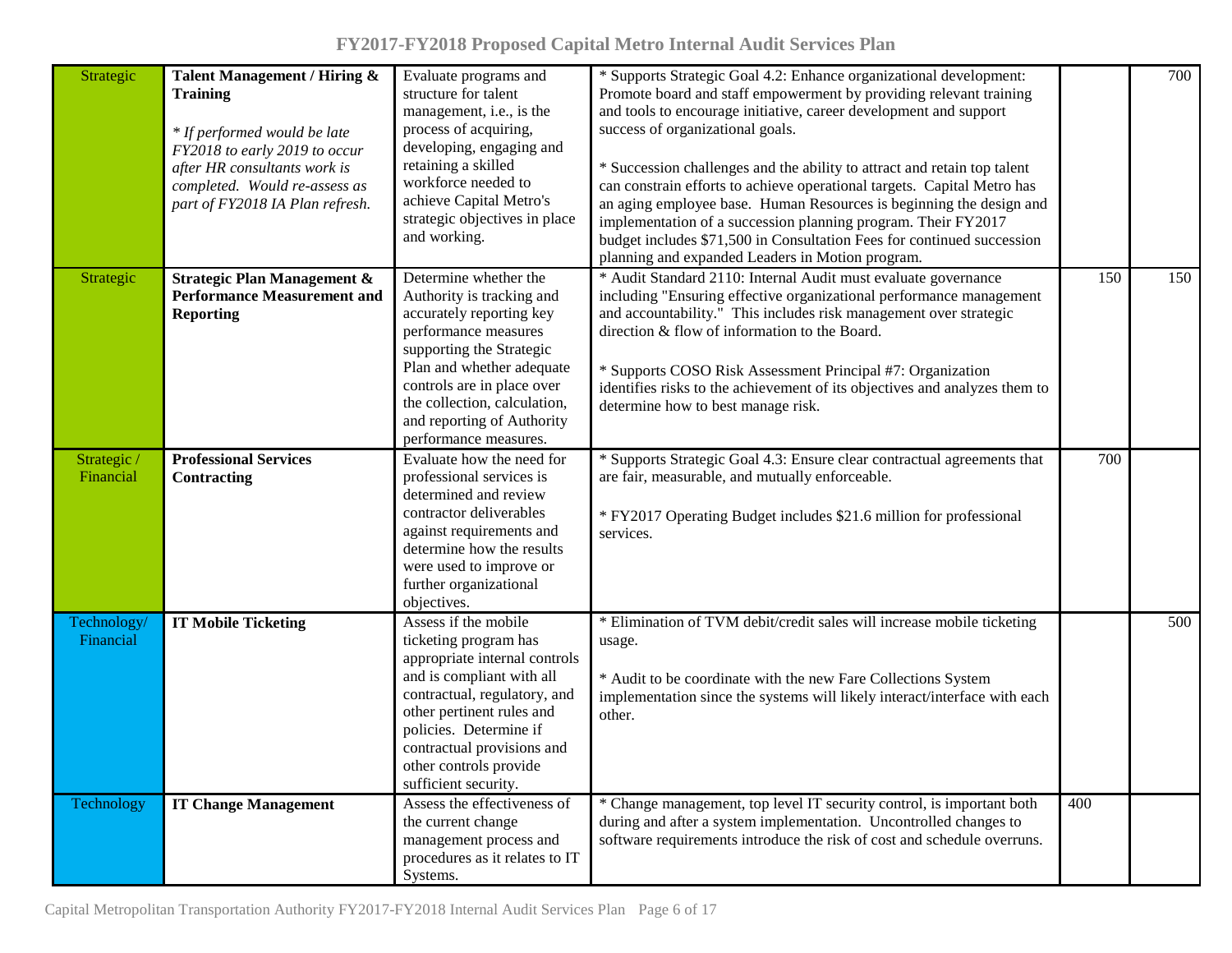| FY2017-FY2018 Proposed Capital Metro Internal Audit Services Plan |  |  |  |  |  |
|-------------------------------------------------------------------|--|--|--|--|--|
|-------------------------------------------------------------------|--|--|--|--|--|

| Compliance | <b>Saltillo Development Project</b><br>PLACEHOLDER - Agreement is<br>not executed. Internal Audit to<br>re-evaluate during annual audit<br>plan refresh. |                                                                                                                                                                                         |                                                                                                                                                                                                                                                                                                                                                                                          |       |      |
|------------|----------------------------------------------------------------------------------------------------------------------------------------------------------|-----------------------------------------------------------------------------------------------------------------------------------------------------------------------------------------|------------------------------------------------------------------------------------------------------------------------------------------------------------------------------------------------------------------------------------------------------------------------------------------------------------------------------------------------------------------------------------------|-------|------|
| Compliance | <b>Semiannual Implementation</b><br><b>Status Updates</b>                                                                                                | Monitor and report on<br>implementation status of<br>previously agreed-upon<br>corrective action plans<br>(CAPs). Status updates are<br>performed twice each year<br>(Spring and Fall.) | * General Accountability Office standards specify that management is<br>responsible for "addressing the findings and recommendations of<br>auditors, and for establishing and maintaining a process to track the<br>status of such findings and recommendations." Internal auditors are<br>required to follow-up to determine whether appropriate corrective<br>actions have been taken. | 500   | 500  |
|            |                                                                                                                                                          |                                                                                                                                                                                         | <b>Assurance Hours / % of Available Hours</b>                                                                                                                                                                                                                                                                                                                                            | 7,800 | 103% |

# **ADVISORY AND CONSULTING SERVICES\_\_\_\_\_\_\_\_\_\_\_\_\_\_\_\_\_\_\_\_\_\_\_\_\_\_\_\_\_\_\_\_\_\_\_\_\_\_\_\_\_\_\_\_\_\_\_\_\_\_\_\_\_\_\_\_\_\_\_\_\_\_\_ Est. Hours**

| <b>Risk Area</b>                | <b>Proposed Project</b>                                                                         | <b>Description</b>                                                                                                                                                                                                                                                            | <b>Background / Rationale</b>                                                                                                                                                                                                                                                                                                                                                                                                    | <b>FY2017</b> | -ем. пошу<br><b>FY2018</b> |
|---------------------------------|-------------------------------------------------------------------------------------------------|-------------------------------------------------------------------------------------------------------------------------------------------------------------------------------------------------------------------------------------------------------------------------------|----------------------------------------------------------------------------------------------------------------------------------------------------------------------------------------------------------------------------------------------------------------------------------------------------------------------------------------------------------------------------------------------------------------------------------|---------------|----------------------------|
| Financial                       | <b>Project Max Microsoft</b><br><b>Dynamics AX Financial System</b><br>Implementation           | Continue monitoring<br>implementation of<br>financial system<br>implementation with a<br>focus on reviewing $(1)$<br>adequacy of automated<br>financial controls, includes<br>system access controls and<br>security, and (2) use of<br>project management best<br>practices. | * Support Strategic Objective 4.1: Strengthen the current financial<br>conditions and put the appropriate systems and controls in place that<br>improve financial oversight and monitoring.<br>ONGOING IA Consulting / Monitoring Project will wrap up in FY2017<br>with implementation of Travel Expense Module and third party software<br>tool to monitor software changes and segregation of duties.                         | 200           |                            |
| Technology<br><b>Operations</b> | <b>Systems Implementation:</b><br><b>Replacement of Spear Asset</b><br><b>Management System</b> | Monitor implementation of<br>new asset management<br>system. Replacing the<br>existing outdated Spear<br>asset management system<br>provides opportunity to<br>implement new features<br>and fixes.                                                                           | * Spear is classified as a Tier 1 (Mission Critical) enterprise system<br>* High inherent risk, IA involvement during systems implementation is a<br>recommended practice. Involvement on the front end evaluating both the<br>IT and organizational aspects of system conversion projects and provide<br>additional assurance and oversight for high risk projects.<br>* Supports FTA requirements for Transit Asset Management | 100           | 100                        |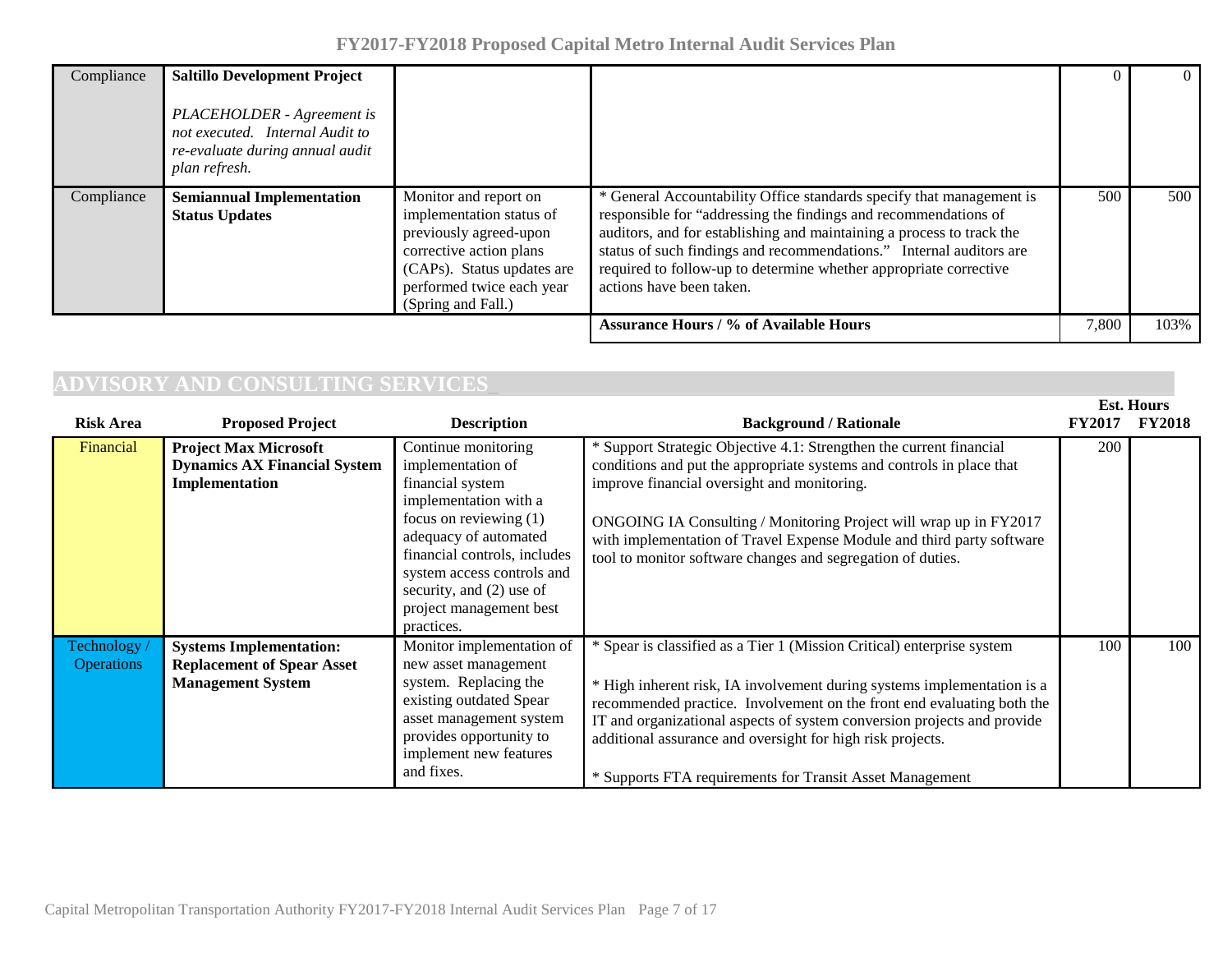| Technology | <b>Fare Collection System</b><br>Implementation                                                                  | Monitor implementation of<br>new fare collection system,<br>a \$5.8 million capital<br>project spanning three<br>years.<br>This project will roll out<br>new fare collection<br>equipment across the fleet<br>of revenue vehicles for all<br>services to allow for<br>collection of fares across<br>all media types. The new<br>system will upgrade the<br>backend for enhanced<br>reporting and system<br>monitoring of fare<br>collection infrastructure<br>and equipment.                                      | * This project supports the following strategic goals and objectives 1.<br>Deliver the best possible customer experience: 1.4 Deliver a customer-<br>friendly experience through our people and systems, and 4. Continue to<br>improve organizational practices and develop staff: 4.1 Strengthen the<br>financial systems of the agency.<br>* High inherent risk: IA involvement during systems implementation is a<br>recommended practice. Involvement on the front end evaluating both the<br>IT and organizational aspects of system conversion projects and provide<br>additional assurance and oversight for high risk projects. | 100 | 100 |
|------------|------------------------------------------------------------------------------------------------------------------|-------------------------------------------------------------------------------------------------------------------------------------------------------------------------------------------------------------------------------------------------------------------------------------------------------------------------------------------------------------------------------------------------------------------------------------------------------------------------------------------------------------------|-----------------------------------------------------------------------------------------------------------------------------------------------------------------------------------------------------------------------------------------------------------------------------------------------------------------------------------------------------------------------------------------------------------------------------------------------------------------------------------------------------------------------------------------------------------------------------------------------------------------------------------------|-----|-----|
| Strategic  | <b>Ethics / Governance &amp;</b><br>Compliance<br><b>Annual Ethics &amp; Fraud</b><br><b>Prevention Training</b> | Provide input regarding the<br>design, implementation,<br>and effectiveness of the<br>Authority's ethics-related<br>objectives, programs, and<br>activities.<br>Develop and present<br>annual Ethics & Fraud<br>Prevention training in<br>cooperation with Legal and<br>Human Resources.<br>Continued coordination<br>with the Chief Counsel<br>regarding reviewing and<br>responding to allegations<br>of potential fraud and<br>abuse including responding<br>to calls from the Capital<br>Metro Fraud Hotline. | * Supports Strategic Goal 4: Continue to improve organizational<br>practices and develop staff.<br>* Mandatory project per International Standards for the Practice of<br>Internal Auditing Standard 2110, Governance requires that internal audit<br>activity "evaluate the design, implementation, and effectiveness of the<br>organization's ethics-related objectives, programs, and activities."                                                                                                                                                                                                                                   | 100 | 100 |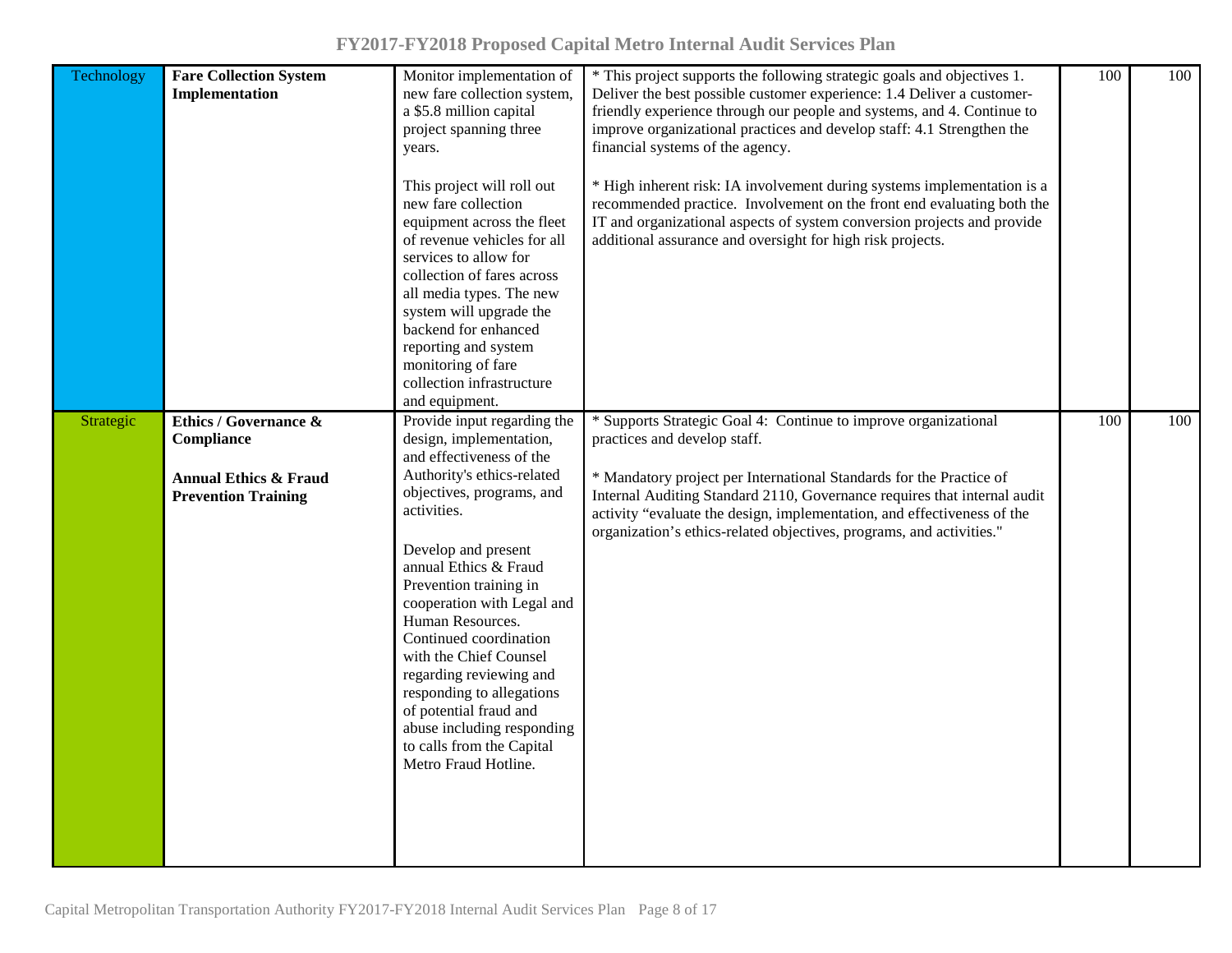| FY2017-FY2018 Proposed Capital Metro Internal Audit Services Plan |  |  |  |  |  |  |  |
|-------------------------------------------------------------------|--|--|--|--|--|--|--|
|-------------------------------------------------------------------|--|--|--|--|--|--|--|

| Multiple | <b>Management Requests,</b><br><b>Consulting &amp; Special Projects</b> | Internal auditing best<br>practices include allocating<br>an undesignated<br>contingency for<br>management requests and<br>other unanticipated special<br>projects. | Examples of the types of activities in this category include:<br>* Participation on Policy Committee, including reviews of proposed<br>policies impact on internal controls.<br>* Technology Steering Committee, non-voting member<br>* Enterprise Risk Management (ERM)<br>* Quadrennial Review (wrap-up)<br>* Facilities Steering Committee<br>* Downtown Station Steering Committee<br>* Tiger Grant Steering Committee<br>* Social Media Best Practices (In Process)<br>* Assist, as needed, with external audits or reviews<br>* Respond to potential allegations of fraud and/or abuse<br>* Petty Cash Verifications<br>* Review and provide input into procurement scope of services<br>development<br>* Interview panels (non-voting only)<br>* Review and input on FAA Committee Charter<br>* Project Management and coordination of FY2018 Triennial Review | 250   | 250 |
|----------|-------------------------------------------------------------------------|---------------------------------------------------------------------------------------------------------------------------------------------------------------------|-----------------------------------------------------------------------------------------------------------------------------------------------------------------------------------------------------------------------------------------------------------------------------------------------------------------------------------------------------------------------------------------------------------------------------------------------------------------------------------------------------------------------------------------------------------------------------------------------------------------------------------------------------------------------------------------------------------------------------------------------------------------------------------------------------------------------------------------------------------------------|-------|-----|
|          |                                                                         |                                                                                                                                                                     | 120 hrs.<br>Advisory & Consulting Hours / % of Available Hours                                                                                                                                                                                                                                                                                                                                                                                                                                                                                                                                                                                                                                                                                                                                                                                                        | 1,300 | 17% |

# **CONTINUOUS IMPROVEMENT & QUALITY CONTROL**

| <b>Risk Area</b> | <b>Proposed Project</b>                | <b>Potential</b>                                                                                                                                                                                                                                                                                | <b>Background / Rationale</b>                                     | <b>ESL. HOUTS</b><br><b>FY2017</b> | <b>FY2018</b> |
|------------------|----------------------------------------|-------------------------------------------------------------------------------------------------------------------------------------------------------------------------------------------------------------------------------------------------------------------------------------------------|-------------------------------------------------------------------|------------------------------------|---------------|
|                  |                                        | <b>Objectives / Focus</b>                                                                                                                                                                                                                                                                       |                                                                   |                                    |               |
| Governance       | <b>Quality Control &amp; Assurance</b> | Complete FY2018<br>external Quality<br><b>Assurance Review:</b><br>GAGAS requires an<br>external peer review at<br>least once every 3 years.<br>The external review is due<br>by October 31, 2017.<br>Perform required annual<br>internal quality assurance<br>reviews in FY2017 and<br>FY2018. | Perform required Support business process and quality improvement | 120                                | 80            |

Capital Metropolitan Transportation Authority FY2017-FY2018 Internal Audit Services Plan Page 9 of 17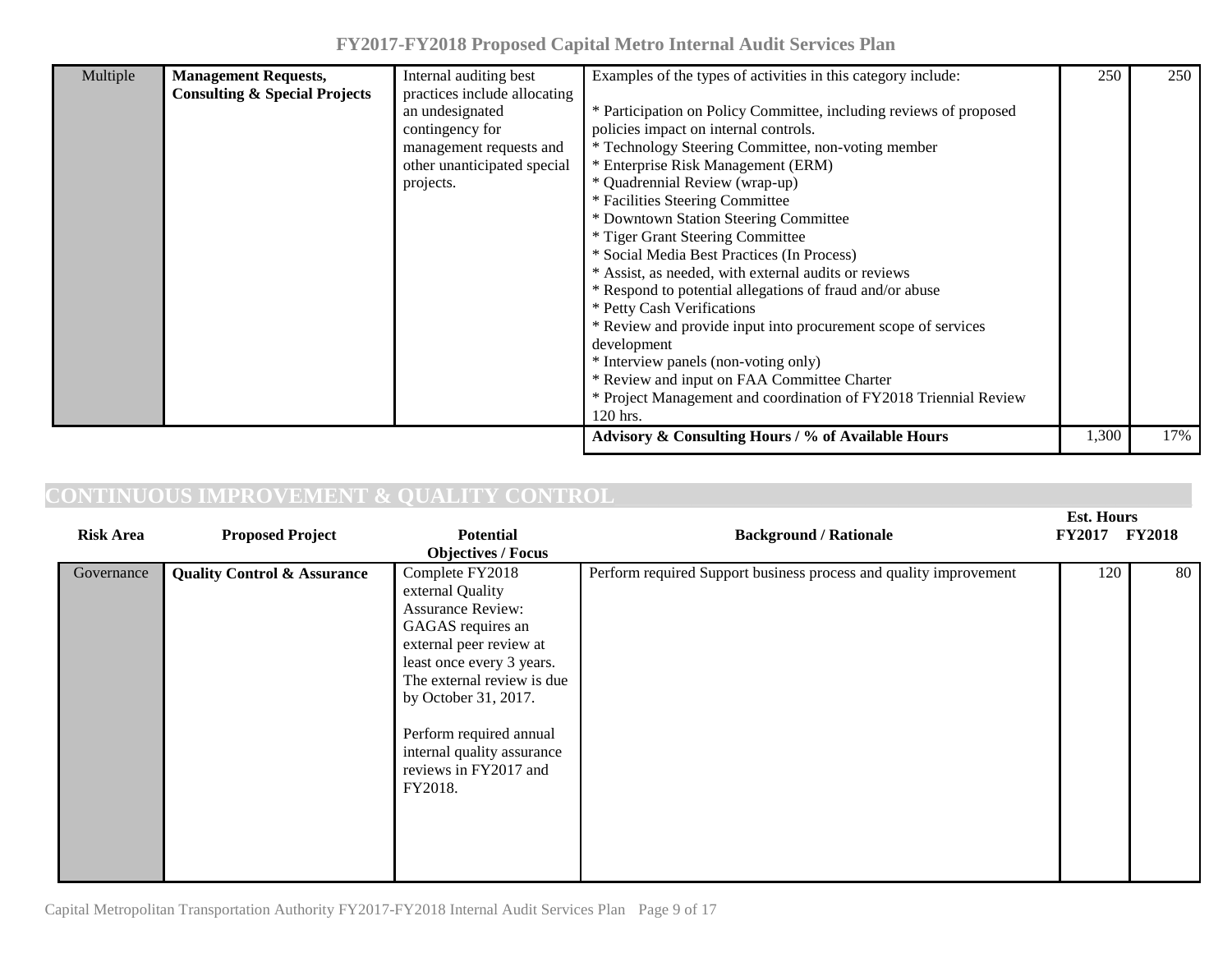| Strategic  | <b>Professional Organization</b><br><b>Support</b>                                                    | Internal special projects<br>including support of local<br>and industry professional<br>associations (ISACA, IIA,<br>APTA, ACFE, etc.),<br>responding to professional<br>exposure drafts, internal<br>training and other internal<br>quality improvement<br>opportunities as needed. | Perform required Support business process, quality improvement and<br>staff development                                                                        |     | 50  |
|------------|-------------------------------------------------------------------------------------------------------|--------------------------------------------------------------------------------------------------------------------------------------------------------------------------------------------------------------------------------------------------------------------------------------|----------------------------------------------------------------------------------------------------------------------------------------------------------------|-----|-----|
| Governance | <b>FY2018 Audit Plan Refresh &amp;</b><br>Development of FY2019-<br><b>FY2020 Audit Services Plan</b> | Develop a rolling two-year<br>risk based internal audit<br>services plan to identify<br>audit and non-audit<br>projects and effectively<br>allocate resources. Update<br>and align the plan with<br>changing organizational<br>risks/opportunities.                                  | IIA Standards require risk-based plans be developed to determine the<br>priorities of the internal audit activity, consistent with the organization's<br>goals | 40  | 140 |
|            |                                                                                                       |                                                                                                                                                                                                                                                                                      | <b>Improvement Hours / % of Available Hours</b>                                                                                                                | 480 | 6%  |

| <b>SUMMARY</b> | TOTAL Identified Project Hours                  | 9.580 | 126%  |
|----------------|-------------------------------------------------|-------|-------|
|                | Available Hours                                 | 7600  | 100\% |
|                | Flex Contingency / Overage Hours (3-4 Projects) | 1.980 | 26%   |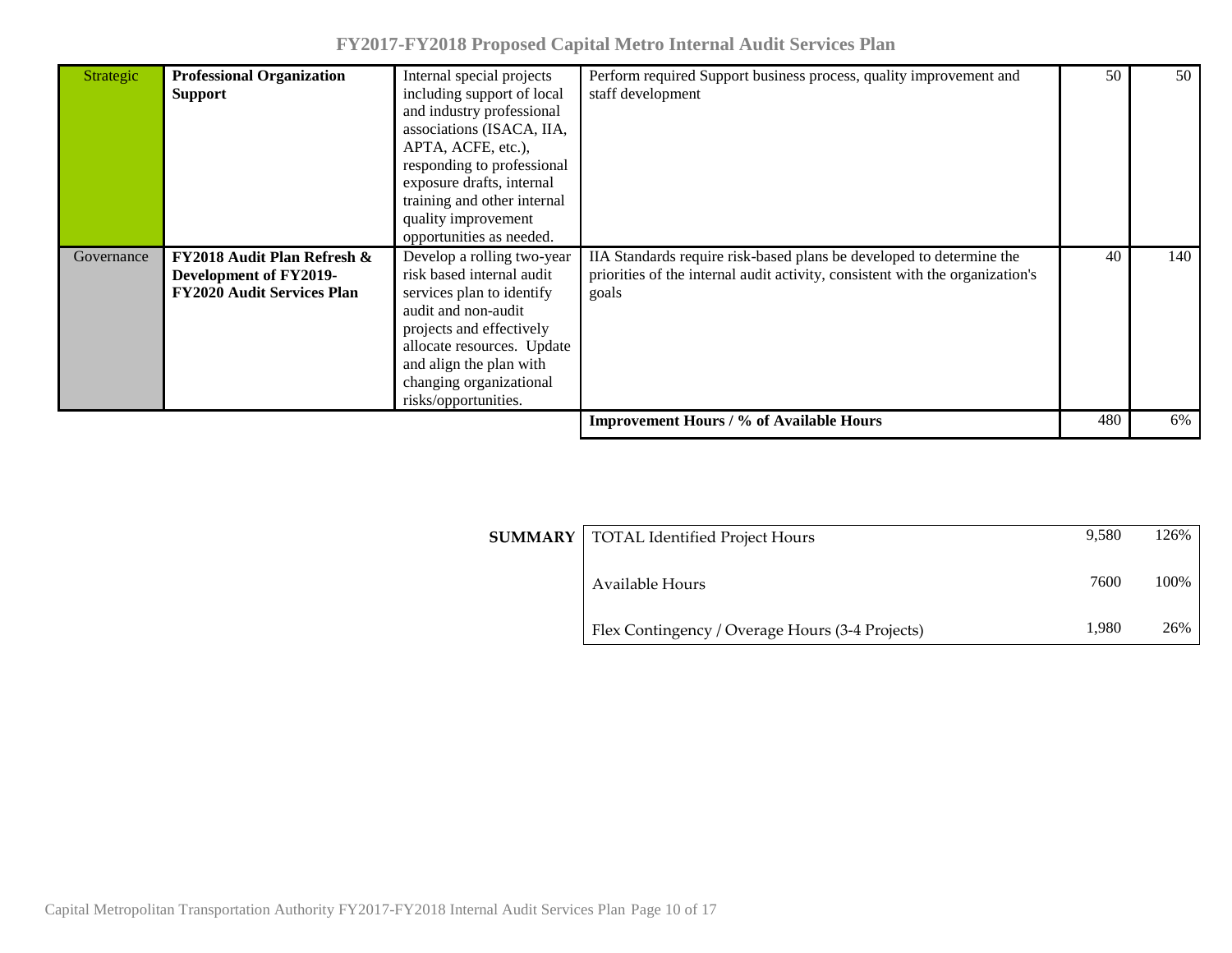# Appendix A: Risk/Opportunity Factor Definitions & Weighting

## **RISK FACTORS:**

*Service Delivery Risk: 30% (Impact on customers/community, stakeholders - public, internal, legislature, etc. Alignment with / ability to impact on CapMetro strategic goals.)*

| Score          | <b>Typical Condition</b>                                                                                         |
|----------------|------------------------------------------------------------------------------------------------------------------|
| $\overline{4}$ | Significant citizen/customer hardship such as a delay in $\prime$ poor quality $\prime$ inconsistent $\prime$ no |
|                | services or loss of significant assets, such as large amounts of cash; or significant loss                       |
|                | potential. Has ability to impact multiple strategic objectives                                                   |
| 3              |                                                                                                                  |
| 2              | Erroneous management decision; lost opportunities for efficiency and effectiveness; not                          |
|                | aligned with Capital Metro's strategies, goals and/or objectives                                                 |
| $\mathbf{1}$   |                                                                                                                  |
| $\Omega$       | Nominal, if any, impact on strategic objectives                                                                  |

*Sensitivity Risk: 25% (Degree of interest exhibited by public, legislature, press, industry, and/or Executive Management, Potential for customer dissatisfaction, negative publicity, and/or damage to CapMetro reputation / public image.)*

| <b>Score</b>   | <b>Typical Condition</b>                                                                   |
|----------------|--------------------------------------------------------------------------------------------|
| $\overline{4}$ | Significant issue sensitivity by the Board, Community, Industry, and/or oversight entities |
|                |                                                                                            |
|                | Moderate issue sensitivity by Board, Community, Industry, and/or oversight entities        |
|                |                                                                                            |
| $\Omega$       | Little or no issue sensitivity exists                                                      |

*Change Risk: 15% (Volatility of operations; organizational, operational, and/or technical changes; e.g., a division or operation that experiences a significant change in staff size, turnover, funding, and/or responsibility is potentially vulnerable to problems)*

| <b>Score</b>   | <b>Typical Condition</b>                                                                      |
|----------------|-----------------------------------------------------------------------------------------------|
| $\overline{4}$ | Significant changes in staff, funding, systems, and/or responsibilities within last 18 months |
|                |                                                                                               |
|                | Moderate changes within past 18 months                                                        |
|                |                                                                                               |
| $\Omega$       | No significant changes in past 18 months                                                      |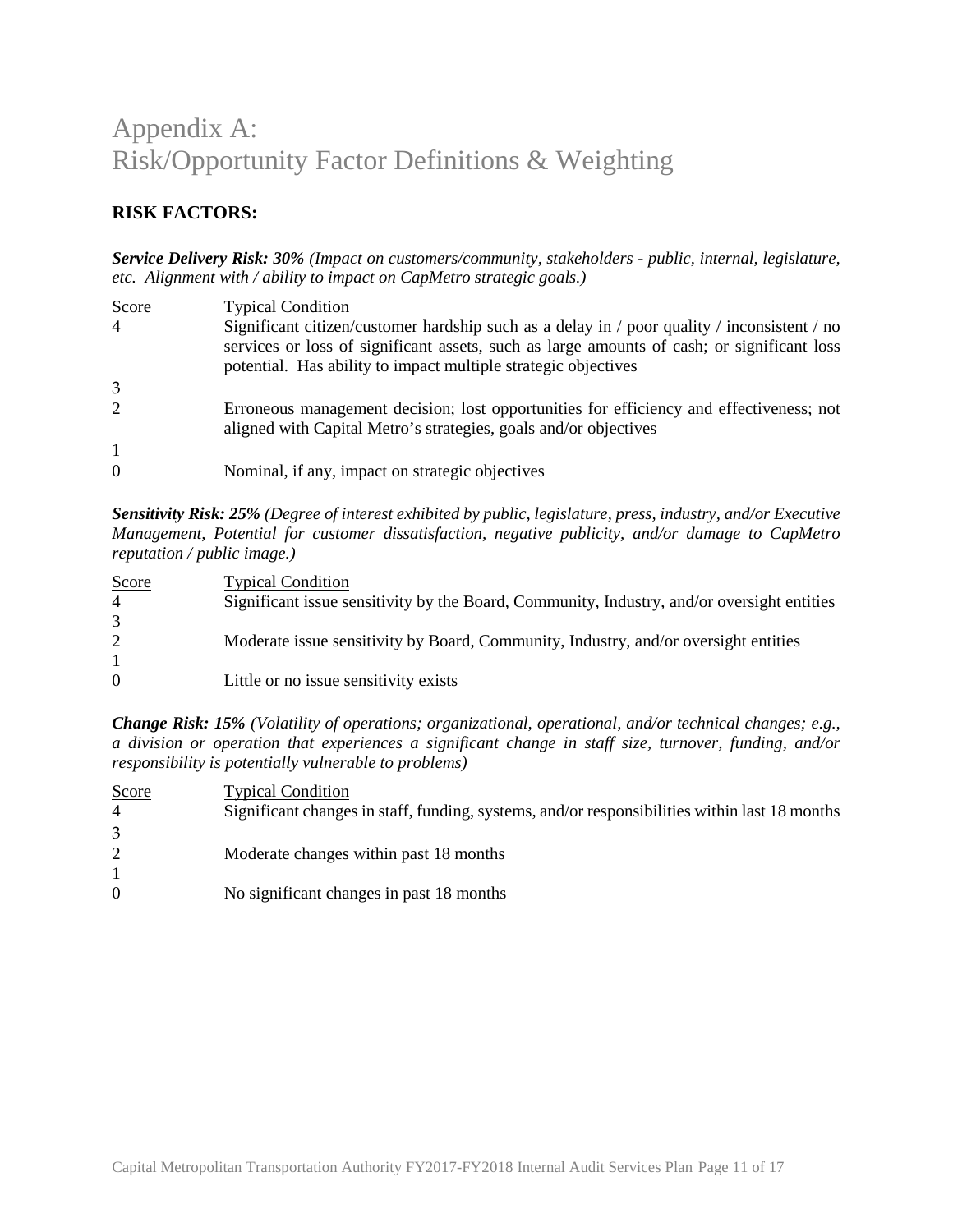*Coverage Risk / Quality of Known Controls: 20% (Knowledge of existing risk mitigation controls. [For IS/data systems, controls should exist to ensure data integrity (e.g. (accuracy / completeness. Information/data systems should process information in a secure, reliable and accurate manner.] This factor also considers potential/risk of fraud & misappropriations and prior audits or reviews by Internal Audit and External Groups (KPMG, consultants, FTA, FRA, etc.).*

| Score          | <b>Typical Condition</b>                                                                                                                                                      |
|----------------|-------------------------------------------------------------------------------------------------------------------------------------------------------------------------------|
| $\overline{4}$ | No review or very limited reviews performed and/or Insignificant or no assurance that                                                                                         |
|                | existing controls for the specific operation aid in mitigating business/operational risk                                                                                      |
| 3              |                                                                                                                                                                               |
| 2              | Reviewed within last two years, no significant recommendations and/or Moderate<br>assurance that existing controls for the specific operation aid in mitigating business risk |
| 1              |                                                                                                                                                                               |
| $\overline{0}$ | Reviewed within last 12 months and/or significant assurance that existing controls for the<br>specific operation aid in mitigating business risk                              |

*Financial Risk: 10% (Thresholds based on FY17 budget operating expenses (\$264,140,004). However, if more significant, based on transaction volume (expenditures / revenues), liquidity, and/or capital expenditures):* 

| Score            | <b>Typical Condition</b>                                           |
|------------------|--------------------------------------------------------------------|
|                  | $>$ 4% of CapMetro Operating Budget expenses (\$10,565,600)        |
|                  |                                                                    |
|                  | 2% of CapMetro Operating Budget (\$5,282,800)                      |
|                  |                                                                    |
| $\left( \right)$ | $\langle 0.5\% \rangle$ of CapMetro Operating Budget (\$1,320,700) |

### **SUCCESS FACTORS:**

### *Opportunities to Achieve Potential Operating Benefits / Improvements: 55%*

| <b>Score</b><br>$\overline{4}$ | <b>Typical Condition</b><br>Excellent potential for recommendations and their implementation |
|--------------------------------|----------------------------------------------------------------------------------------------|
| 3                              |                                                                                              |
| 2                              | Moderate potential for recommendations and implementation                                    |
| $\mathbf{1}$                   |                                                                                              |
| $\Omega$                       | Minimal or no potential for recommendations or their implementation                          |

### *Audit Skill/Resources/Hours: 45% (Level of expertise and estimated hours for project)*

| <b>Score</b><br>$\overline{4}$ | <b>Typical Condition</b><br>Audit procedures well known / small project      |
|--------------------------------|------------------------------------------------------------------------------|
| 3                              |                                                                              |
| 2                              | Project will require technical analysis / moderately extensive audit project |
|                                |                                                                              |
| $\Omega$                       | Outside resources must be recruited / large project                          |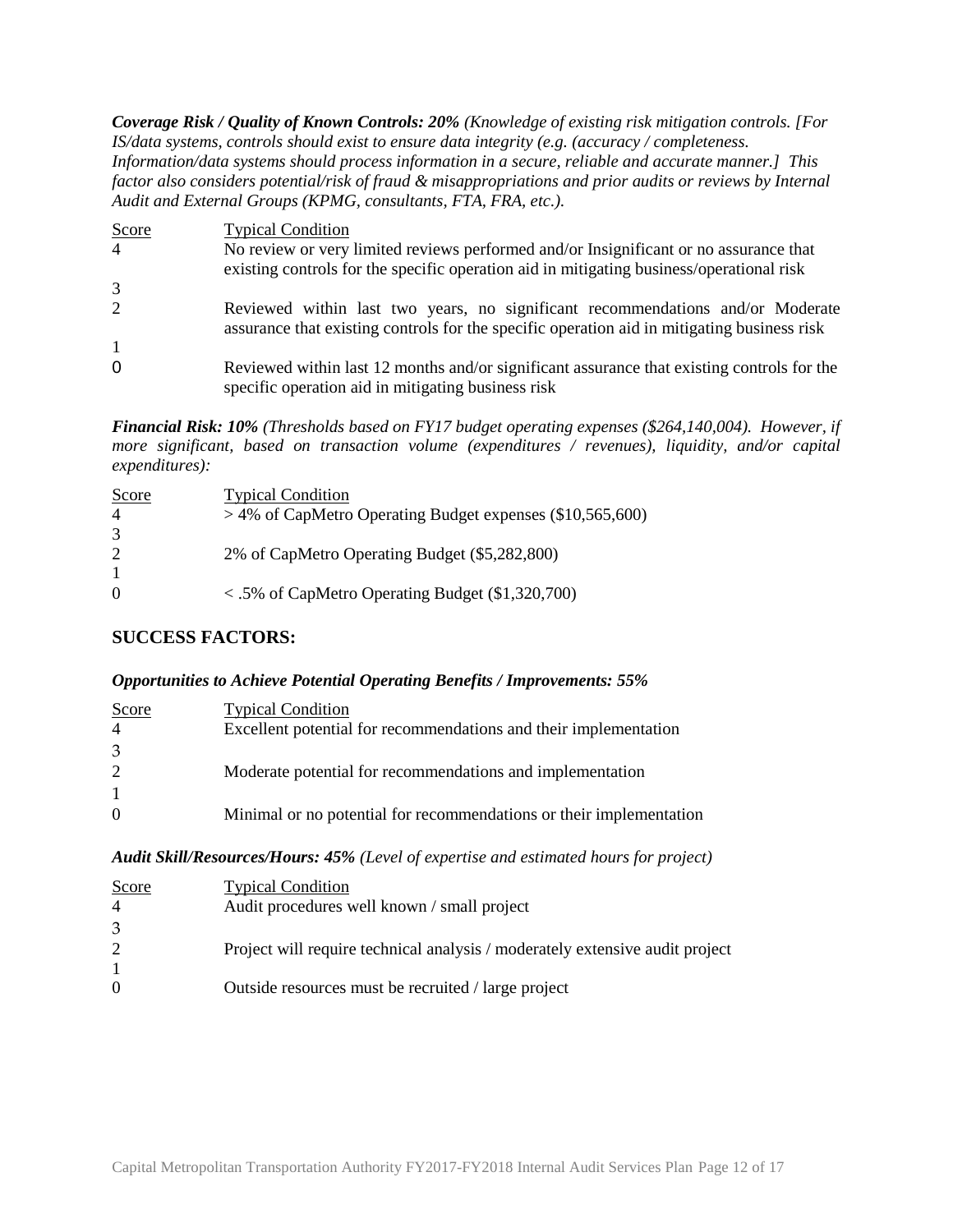Appendix B: Capital Metro Strategic Plan Overview

# **MISSION STATEMENT:**

Capital Metro connects people, jobs and communities by providing quality transportation choices

# **VISION:**

Capital Metro is transforming the daily lives of Central Texans by providing a robust, sustainable transportation network.

### **Strategic Goal 1 CUSTOMER**

### **Deliver the best possible customer experience**

Foster a culture of continuous improvement that results in satisfied customers.

### **Strategic Goal 2 LEADERSHIP**

#### **Demonstrate regional leadership**

Be the trusted partner in regional and policy planning and the leader in public transit.

### **Strategic Goal 3 COMMUNITY VALUE**

#### **Demonstrate the value of public transportation in a dynamic community**

Demonstrating Capital Metro's value to the community will lead to a positive public image through improved service delivery, safety, increased customer satisfaction and increased ridership. Be a leader responsible for making innovative and good decisions.

#### **Strategic Goal 4 ORGANIZATION**

### **Continue to improve organizational practices and develop staff**

Exhibit good stewardship of public funds through the efficient use of available resources, and by instituting productive and sustainable business practices that will ensure resources are used responsibly.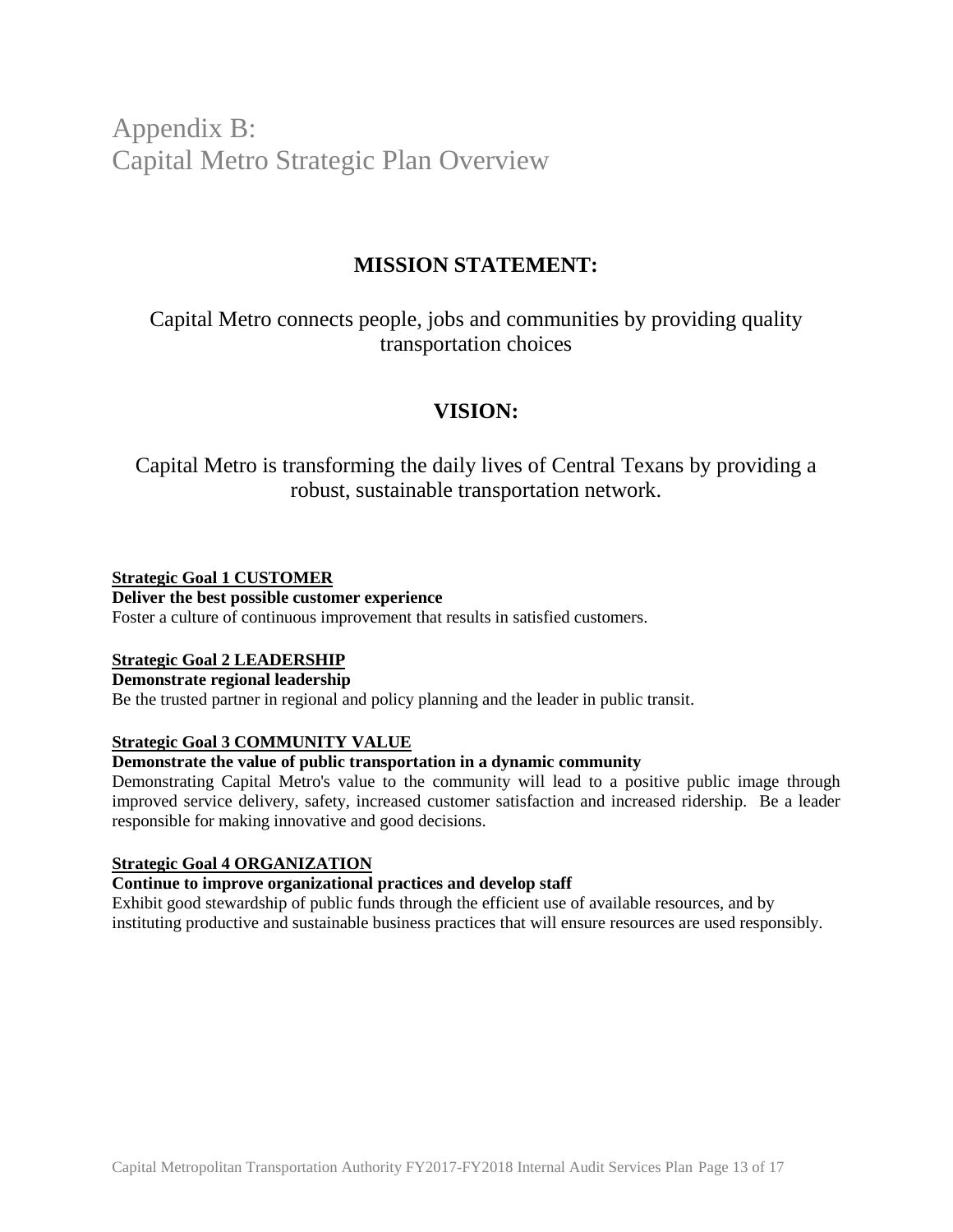# Appendix C: Capital Metro Internal Audit Charter

### **INTERNAL AUDIT MISSION**

The mission of internal auditing is to help the Capital Metropolitan Transportation Authority ("Authority") Board of Directors (BOD) and management achieve its goals and objectives. We provide independent and objective insights, analyses, and recommendations to assist management in making constructive change while effectively managing risk.

### **INTERNAL AUDIT VISION & PHILOSOPHY**

| <b>Image</b>      | We will exemplify the highest degree of trust and integrity in our<br>partnership with Authority employees and continually uphold<br>professional standards.                                                                                                                    |
|-------------------|---------------------------------------------------------------------------------------------------------------------------------------------------------------------------------------------------------------------------------------------------------------------------------|
| <b>Innovation</b> | We encourage initiative, creativity, and innovation. We profit from<br>diverse ideas. Mistakes are considered challenges from which we<br>learn.                                                                                                                                |
| <b>Proactive</b>  | We anticipate future issues and risks rather than merely report on<br>past events. As the environment changes, we look ahead to address<br>potential risks.                                                                                                                     |
| <b>Quality</b>    | We will excel in everything we do by practicing continuous quality<br>improvement. We enrich the Authority's performance by delivering<br>timely, value-added services and information to our clients.                                                                          |
| <b>Teamwork</b>   | We maintain a positive, consultative relationship with management<br>and staff. By working together and capitalizing on our strengths we<br>continually improve our services. We also coordinate with external<br>auditors to ensure a streamlined and effective audit process. |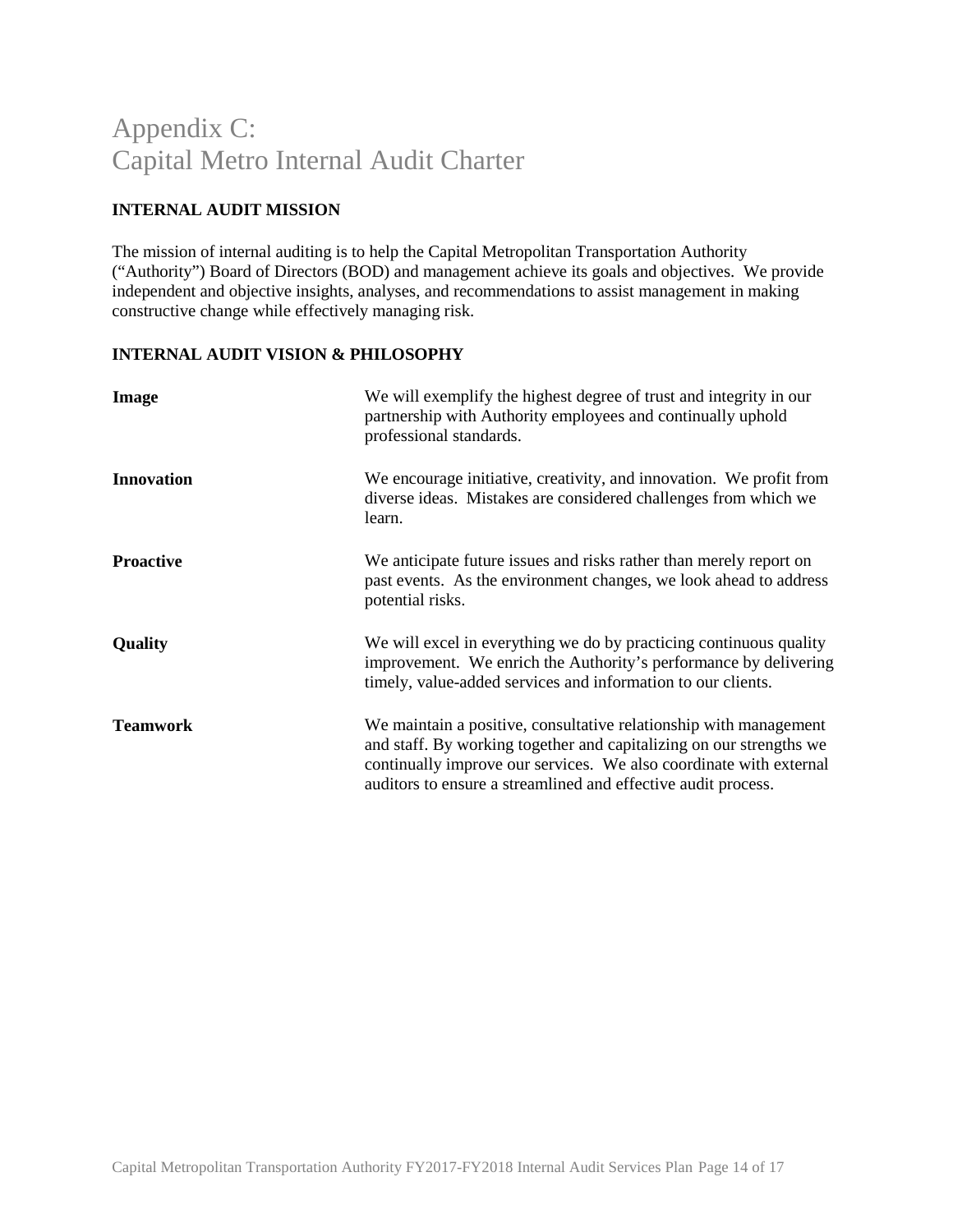### **INTERNAL AUDIT PROGRAM**

| <b>Definition of Internal Auditing</b>                | Internal auditing is an independent and objective<br>assurance and consulting activity that is guided by a<br>philosophy of adding value to improve the operations<br>of the Authority. Internal Audit assists the<br>organization in accomplishing its objectives by<br>bringing a systematic, disciplined approach to<br>evaluate and improve the effectiveness of risk<br>management, control, and governance processes. |
|-------------------------------------------------------|-----------------------------------------------------------------------------------------------------------------------------------------------------------------------------------------------------------------------------------------------------------------------------------------------------------------------------------------------------------------------------------------------------------------------------|
|                                                       | Internal Audit activities include:                                                                                                                                                                                                                                                                                                                                                                                          |
| <b>Assurance Services</b>                             | Assurance services provide an objective evaluation of<br>evidence for the purpose of providing an independent<br>assessment on governance, risk management, and<br>control processes for the organization.                                                                                                                                                                                                                  |
| <b>Non-Audit Services (Advisory &amp; Consulting)</b> | Consulting services include advisory and related<br>client service activities, the nature and scope of which<br>are agreed with the client and are intended to add<br>value and improve the Authority's governance, risk<br>management, and control processes.                                                                                                                                                              |
|                                                       | These services may range from formal engagements,<br>defined by written agreements, to advisory activities,<br>such as training, facilitation, and participating in<br>standing or temporary management committees or<br>project teams as an "ex-officio" member.                                                                                                                                                           |
|                                                       | Internal Audit may perform advisory services where<br>the services do not create a personal impairment<br>either in fact or appearance, detract from other<br>obligations to the Finance, Audit & Administrative<br>(FAA) Committee, or require the assumption of<br>management responsibilities.                                                                                                                           |
|                                                       | Internal Audit does not perform remediation services.<br>Remediation services are those in which the auditor<br>assumes a direct role designed to prevent or<br>remediate known or suspected problems on behalf of<br>a client. Remediation services require making<br>management decisions and, thus, are not appropriate<br>according to Government Auditing Standards.                                                   |
| <b>Authority</b>                                      | Authorization is granted for full and free access to all<br>records (either manual or electronic), physical<br>properties, activities, and personnel relevant to a<br>review. Documents and information given to internal<br>auditors will be handled in the same prudent manner<br>as by those employees normally accountable for<br>them.                                                                                 |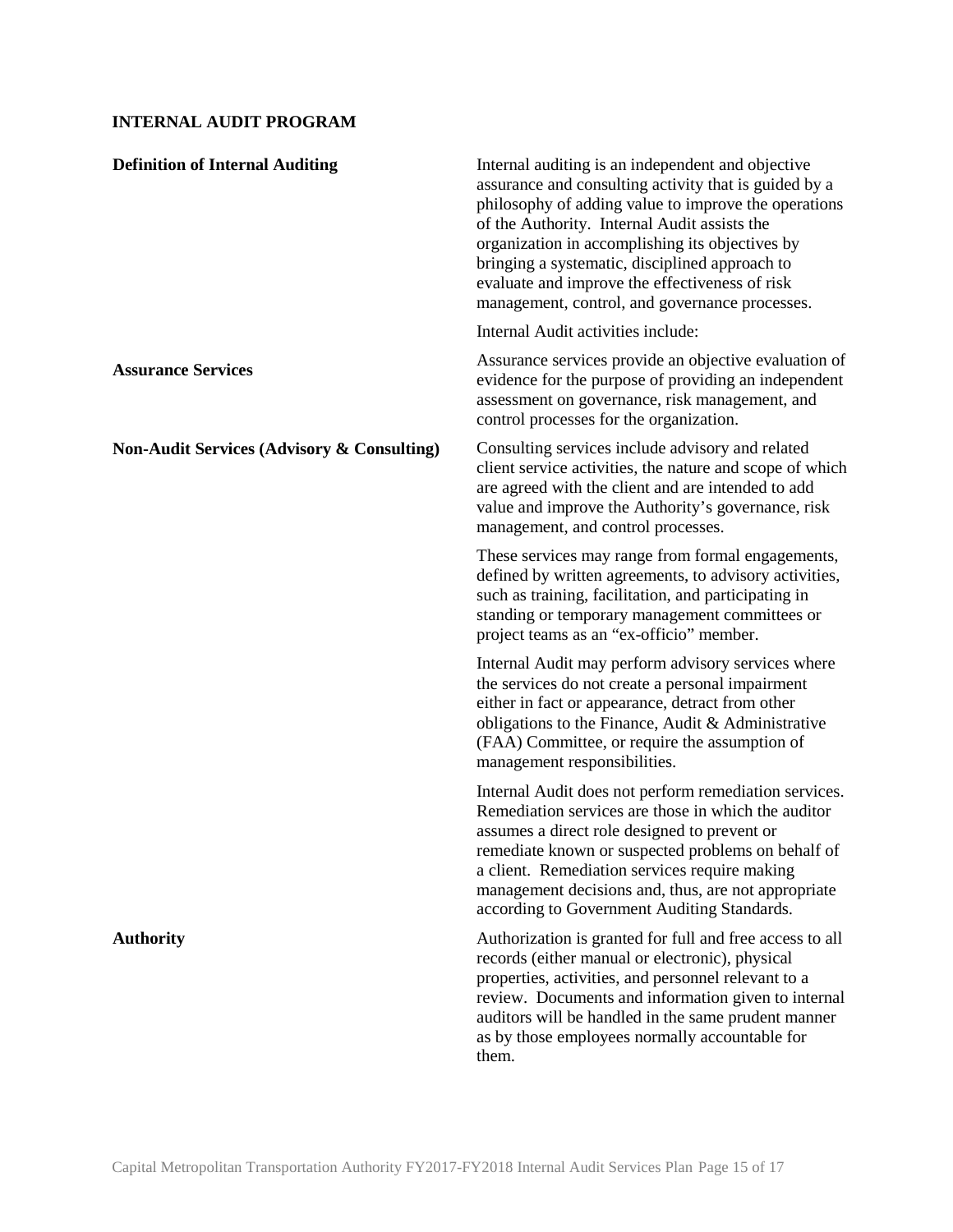| <b>Independence and</b><br><b>Organizational Reporting</b> | Internal Auditors should be free both in fact and<br>appearance from personal, external, and<br>organizational impairments to independence.                                                                                                                                                                                                                                                                                                                                                                                                                                                                                                                                                       |
|------------------------------------------------------------|---------------------------------------------------------------------------------------------------------------------------------------------------------------------------------------------------------------------------------------------------------------------------------------------------------------------------------------------------------------------------------------------------------------------------------------------------------------------------------------------------------------------------------------------------------------------------------------------------------------------------------------------------------------------------------------------------|
|                                                            | In order to be free of all operational and management<br>responsibilities that would impair the ability to<br>review independently all aspects of the Authority's<br>operations, the Chief Audit Executive (CAE) shall<br>report functionally to the BOD through the FAA<br>Committee. The CAE shall report to the FAA<br>Committee at least quarterly to discuss audit issues<br>and results.                                                                                                                                                                                                                                                                                                    |
|                                                            | At least annually, the CAE will confirm to the FAA<br>Committee, the organizational independence of the<br>internal audit activity and, as necessary, revise the<br>Internal Audit and / or the FAA Committee Charters.                                                                                                                                                                                                                                                                                                                                                                                                                                                                           |
| <b>Responsibilities</b>                                    | Internal auditors have no direct responsibilities or any<br>authority over any of the activities or operations that<br>they review. They should not develop and install<br>procedures, prepare records, or engage in activities<br>which would normally be reviewed by internal<br>auditors. This does not preclude internal auditors<br>from serving in an advisory capacity in the<br>implementation of improvements or the establishment<br>or re-designing of activities, policies, procedures, or<br>information systems. Additionally, this restriction<br>shall not prevent internal auditors from performing<br>analysis and recommending alternative courses of<br>action to management. |
| <b>Professional Standards</b>                              | The internal auditing function will conform to the<br><b>International Professional Practices Framework</b><br>(IPPF) consisting of the International Standards for<br>Professional Practice of Internal Auditing, the<br>Definition of Internal Auditing, and the Code of<br>Ethics, as promulgated and periodically revised by<br>the Institute of Internal Auditors. Internal Audit must<br>also follow Generally Accepted Government<br>Auditing Standards (GAGAS) and related policies, as<br>issued by the U.S. Government Accountability<br>Office.                                                                                                                                        |
| <b>Quality Assurance and</b><br><b>Improvement Program</b> | The Office of Internal Audit maintains a Quality<br>Assurance and Improvement Program (QAIP) to<br>evaluate the operations of the internal auditing<br>function. The QAIP includes audit supervision /<br>review to ensure conformance with internal auditing<br>standards, policies, and audit programs. Internal<br>assessments will be performed at least annually to<br>assess conformance with the Internal Audit Charter,<br>the International Standards, Code of Ethics, GAGAS,                                                                                                                                                                                                            |